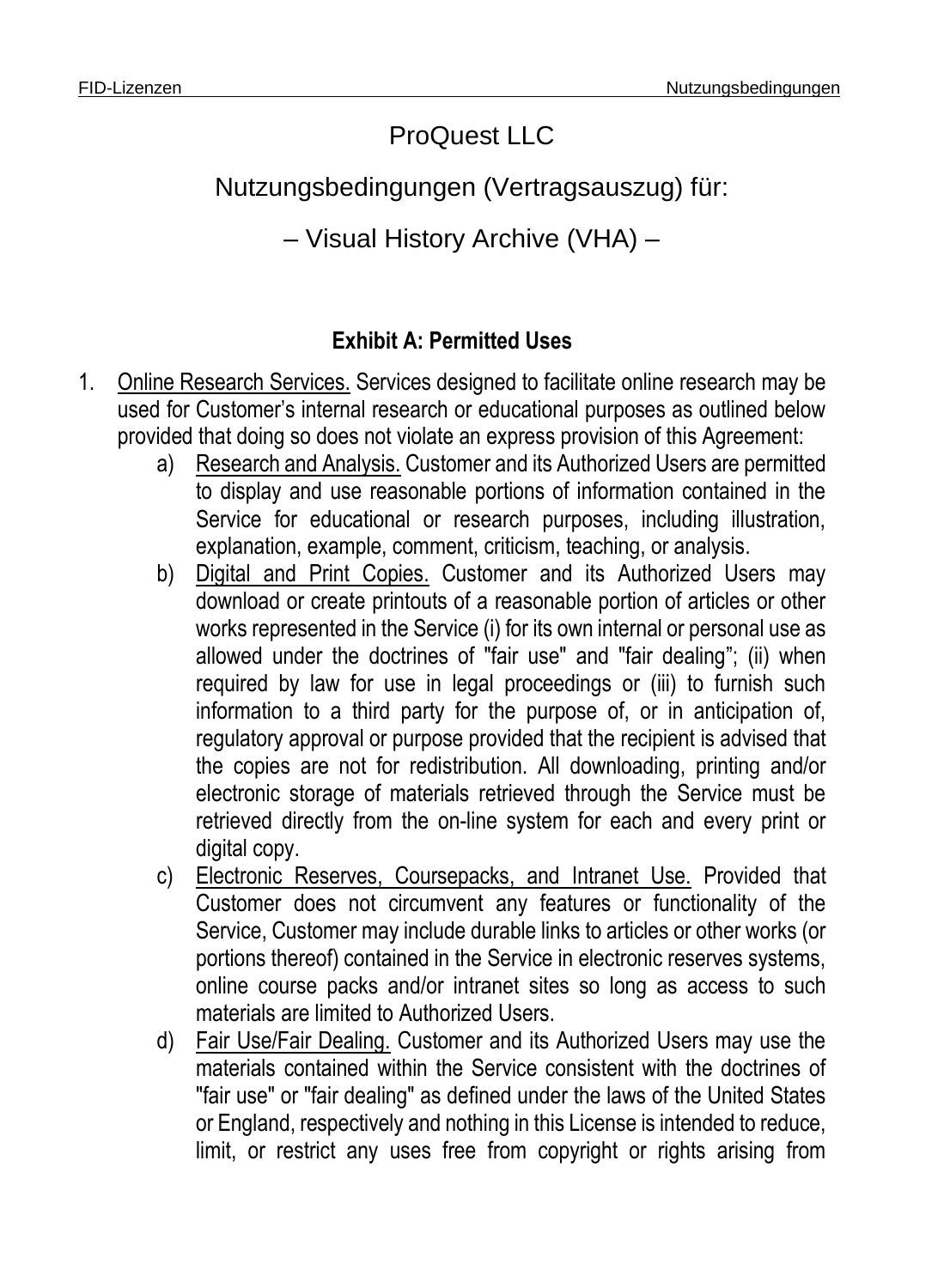limitations or exceptions that are provided for in connection with the copyright protection under German copyright law.

- e) Academic Institutions, Schools, and Public Libraries. If Customer is an academic institution, school, or public library:
	- i. Interlibrary Loan (ILL). Library Customer may loan digital or print copies of materials retrieved from the Service to other libraries, provided that (i) loans are not done in a manner or magnitude that would replace the receiving library's own subscription to the Service or purchase of the underlying work (*e.g.*, newspaper, magazine, book), (ii) Customer complies with any special terms governing specific content or licensors as described in this Agreement, (iii) with respect to ebooks, copying is limited to small portions of a book, and (iv) Customer complies with all laws and regulations regarding ILL.
	- ii. Scholarly Sharing. Customer and its Authorized Users may provide to a third party colleague minimal, insubstantial amounts of materials retrieved from the Service for personal use or scholarly, educational research use in hard copy or electronically, provided that in no case is any such sharing done in a manner or magnitude as to act as a replacement for the recipient's or recipient educational institution's own subscription to either the Service or the purchase of the underlying work.
- 2. All Streaming Video and Audio Products. Audio and Video files are delivered to Customer and its Authorized Users via streaming service over the Internet. Customer and its Authorized Users shall not download or otherwise copy the streaming videos or audio contained in the Service. In the case of content that can potentially be publicly performed, Customer must secure permission from ProQuest's Licensor and/or the copyright holder for any public performance other than reasonable classroom and educational uses.
- 3. MARC Records. MARC records may be placed in Customer's online public access catalog (OPAC) or shared online catalog (*e.g.*, WorldCat) unless otherwise specified on the Order Form with respect to a particular Service.
- 4. Scholar/Researcher Profiles. The data contained within scholar profiles are for use in facilitating research and collaboration amongst colleagues. Neither Customer nor its Authorized Users may export or otherwise exploit the scholar profiles for mass mailings or similar marketing purposes.
- 5. Electronic Resource Discovery, Access, and Management. For electronic resource discovery (*e.g.*, Summon, 360 Link), access and/or management services, the Customer reserves all right, title and interest in all Customer specific data it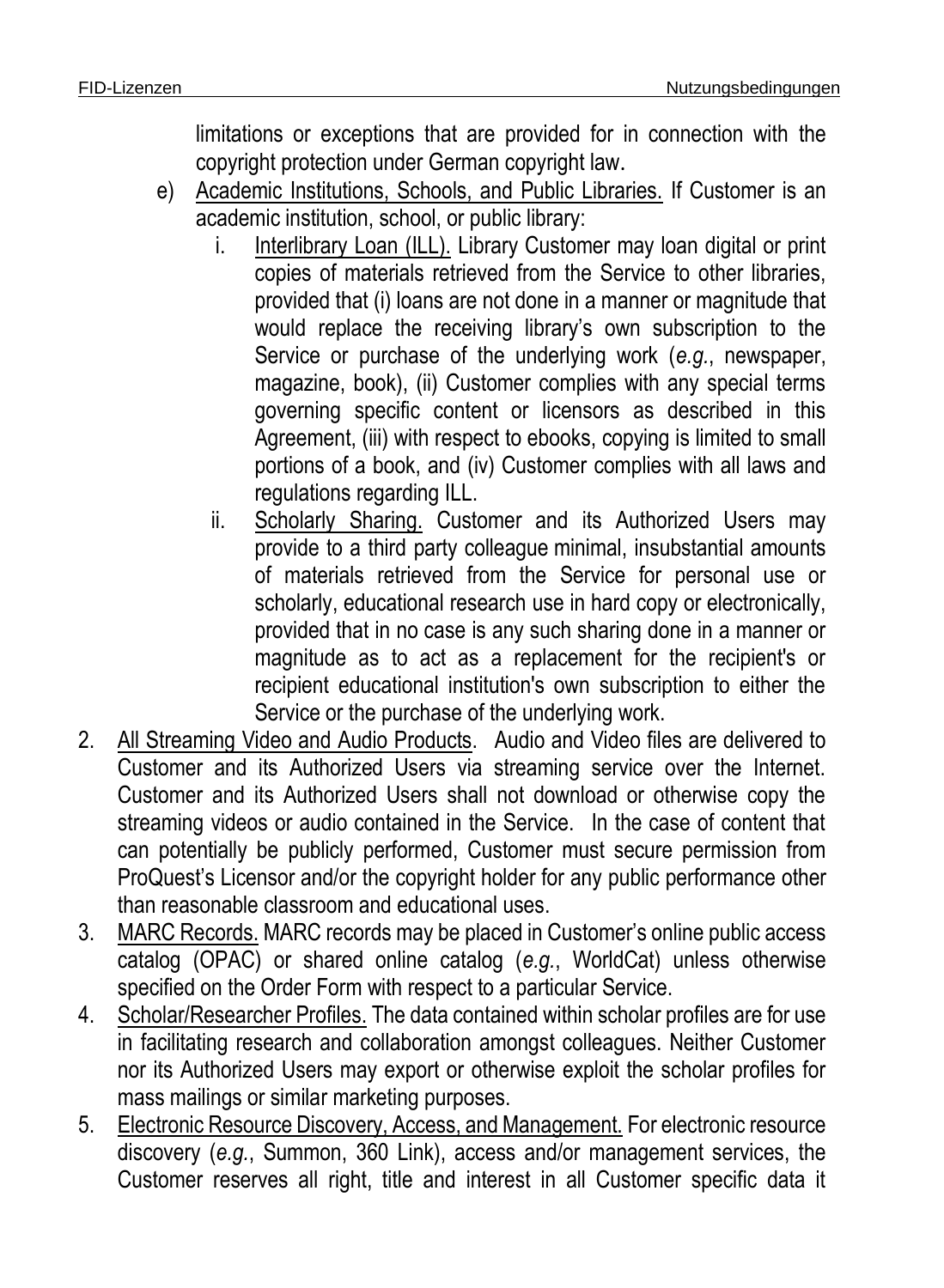contributes to the Service (which may include but is not limited to Customer created metadata, bibliographic information, holdings and circulation data) and grants ProQuest permission to use such data in raw form for the limited purpose of operating and improving the Service and such information may only be provided to third parties in aggregate form. Raw usage data containing information relating to the identity of specific users shall not be provided. Provided that such access, use, and/or sharing does not violate an express provision of this Agreement, Customer and its Authorized Users are permitted to: (a) access the Service and information derived from the Service in order to discover, manage and provide access to library resources owned or licensed by Customer, (b) create, store and retain any reports and lists delivered by the Service, (c) share data about Customer's own library holdings that is retrieved from such Service with third party applications, so long as prior written notice is provided to ProQuest and all pricing information is kept confidential to the fullest extent permitted by applicable law; and (d) display metadata, bibliographic and holdings information in the library catalog available on Customer's library website.

- 6. Library Catalog Enrichment Service. For library catalog enrichment Services (*e.g.*, Syndetics), Customer may use the enrichment elements for the sole purpose of augmenting Customer's own library OPAC or website. Customer may not convert Service metadata records into MARC format, nor distribute or display the enrichment elements in any third party applications, catalogs or websites.
- 7. Purchased Content. For perpetual archive licenses ("PAL") (as specified on the ProQuest Websites or Order Form), Customer pays a one-time fee for a perpetual license to the designated materials (the "Purchased Content"), and an annual "Continuing Service Fee."
	- a) Perpetual License. The License to Purchased Content and any updates Customer receives is perpetual, and may only be revoked if Customer materially breaches this Agreement, or if the licensed materials contain errors or could be subject to an infringement or other adverse claim by a third party.
	- b) Continuing Services. In consideration of the Continuing Service Fee, ProQuest will provide Customer and its Authorized Users with online access to the Purchased Content, plus any included updates, on a proprietary platform designed to enhance the research experience (a "ProQuest Platform"). ProQuest will maintain systems and technology that help Customer comply with use restrictions and security standards required by ProQuest's licensors.
	- c) File Delivery. If Customer loses the ability to access its Purchased Content (including any content updates) online through ProQuest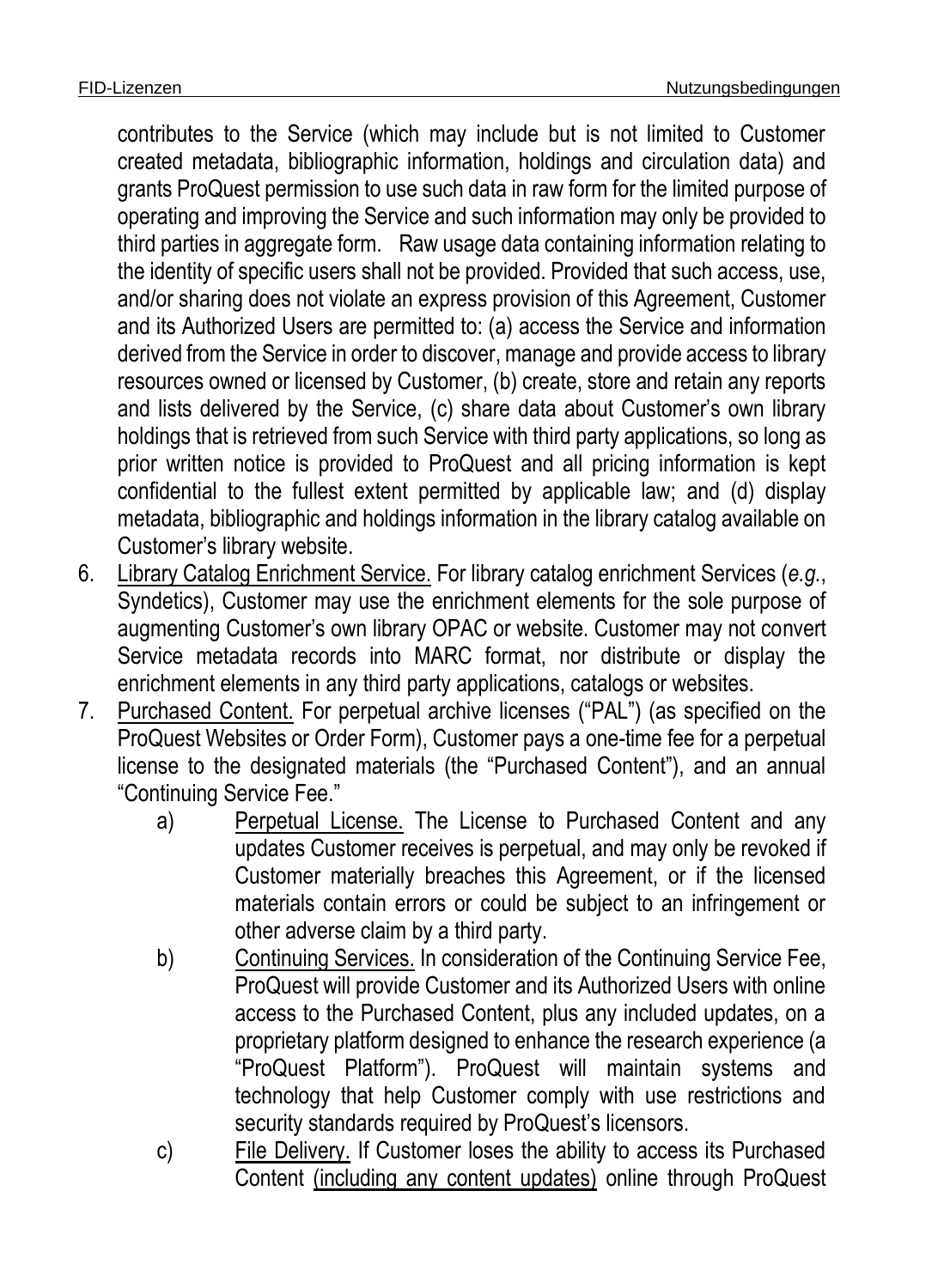(*e.g.,* if ProQuest discontinues online access services), or if the Purchased Content (including any content updates) is otherwise eligible for local loading, Customer may obtain digital copies of the transcripts of the videos (including any content updates) for local hosting (on Customers Server or the Server of a third party mandated by Customer) and providing access to Authorized Users upon certifying that it will secure and restrict use of the Purchased Content as contemplated under this Agreement, using systems and technology at least as protective as ProQuest's. In the case of Audio, any local access must be restricted by DRM and be limited to one (1) simultaneous user (unless the Customer tracks the necessary playbacks and makes all royalty payments to copyright holders for mechanical and performance rights). All use of the materials delivered continue to be subject to this Agreement. File transfer costs, if any, are Customer's responsibility.

- d) Locally Loaded Purchased Content Data Mining. Subject to any content-specific restrictions, Customer and its Authorized Users may extract and compile data from locally-loaded copies of the Purchased Content solely for Customer's teaching, learning, and research purposes.
- 8. Acquisition Models. For certain Services, Customer may elect to have user activity trigger the purchase of content. Purchase preferences and Service eligibility for these models are described on the ProQuest Websites. Examples of these types of purchase models include Patron Driven Acquisition (PDA), Demand Driven Acquisition (DDA), Evidenced Based Acquisition, Access-To-Own (ATO), and Build By Choice.
- 9. Analytics. Some Services contain library collection analysis capabilities related to library holdings, or functionality that allows Authorized Users to create reports, lists, or alerts. Customer and Authorized Users may create, download, store and retain any such analytics or lists delivered by the Service. ProQuest may use library holdings and other information in the Service for comparison and metrics purposes and in order to better understand the customers' needs. ProQuest is compliant with the EU General Data Protection Regulation (GDPR).
- 10. Restrictions. Except as expressly permitted above, Customer and its Authorized Users shall not:
	- a) Translate, reverse engineer, disassemble, decompile, discover, or modify ProQuest's software;